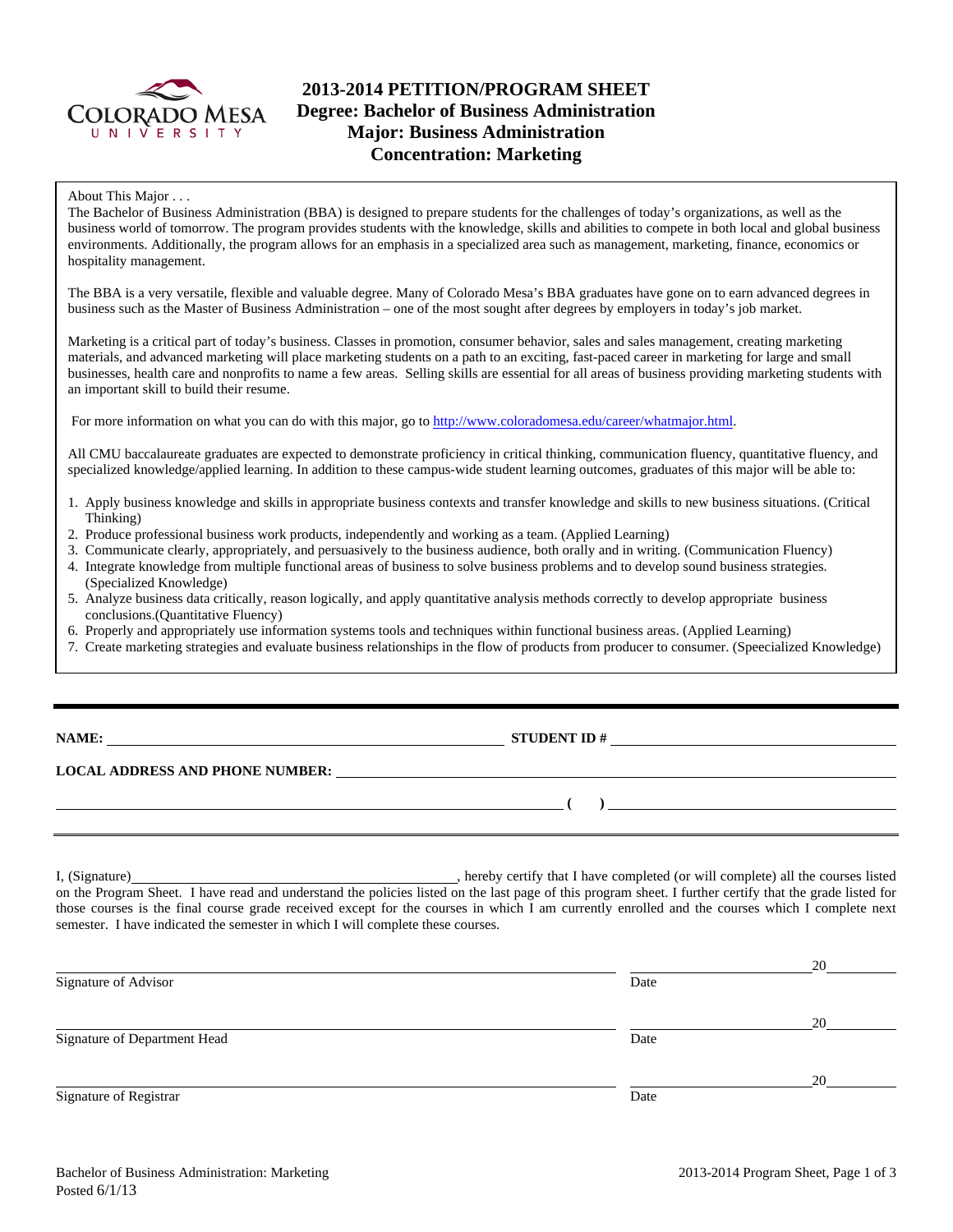#### **Students should work closely with a faculty advisor when selecting and scheduling courses prior to registration.**

Degree Requirements:

- 120 semester hours total (A minimum of 28 taken at CMU in no fewer than two semesters).
- 40 upper division credits (A minimum of 15 taken at the 300-400 course levels within the major at CMU).
- 2.00 cumulative GPA or higher in all CMU coursework
- 2.00 cumulative GPA or higher in coursework toward the major content area
- Pre-collegiate courses (usually numbered below 100) cannot be used for graduation.
- When filling out the program sheet a course can be used only once.
- A student must follow the CMU graduation requirements either from 1) the program sheet for the major in effect at the time the student officially declares a major; or 2) a program sheet for the major approved for a year subsequent to the year during which the student officially declares the major and is approved for the student by the department head. Because a program may have requirements specific to the degree, the student should check with the faculty advisor for additional criteria. It is the student's responsibility to be aware of, and follow, all requirements for the degree being pursued. Any exceptions or substitutions must be approved by the student's faculty advisor and Department Head.
- See the "Undergraduate Graduation Requirements" in the catalog for additional graduation information.

**GENERAL EDUCATION REQUIREMENTS** (31 semester hours) See the current catalog for a list of courses that fulfill the requirements below. If a course is on the general education list of options and a requirement for your major, you must use it to fulfill the major requirement and make a different selection within the general education requirement.

| Course No Title                                                                        | Sem.hrs Grade Term/Trns                                                     | ___<br><b>MANG 201</b><br>3<br>Principles of Management<br><u> 1989 - Andrea Station Books, american provident all</u>                                                                                                               |
|----------------------------------------------------------------------------------------|-----------------------------------------------------------------------------|--------------------------------------------------------------------------------------------------------------------------------------------------------------------------------------------------------------------------------------|
|                                                                                        |                                                                             | <b>MANG 301</b><br>Organizational Behavior<br>3                                                                                                                                                                                      |
|                                                                                        | <b>English</b> (6 semester hours, must receive a grade of "C" or better and | Human Resource Management 3<br><b>MANG 371</b><br>$\overline{\phantom{a}}$ and $\overline{\phantom{a}}$                                                                                                                              |
| must be completed by the time the student has 60 semester hours.)                      |                                                                             | <b>MANG 471</b><br><b>Operations Management</b><br>3<br>$\overline{\phantom{a}}$ and $\overline{\phantom{a}}$                                                                                                                        |
| ENGL 111 English Composition                                                           | 3                                                                           | <b>MANG 491</b><br><b>Business Strategy</b><br>3<br><u> 1999 - Jan Barbara Barat, prima prima prima prima prima prima prima prima prima prima prima prima prima prim</u>                                                             |
| <b>ENGL 112 English Composition</b>                                                    | 3                                                                           | Principles of Marketing<br>3<br><b>MARK 231</b><br>المستنقذ المناسب                                                                                                                                                                  |
|                                                                                        |                                                                             | Marketing Research<br><b>MARK 350</b>                                                                                                                                                                                                |
|                                                                                        | <b>Math:</b> MATH 113 or higher (3 semester hours, must receive a grade     | or CISB 341 Quantitative Decision Making 3                                                                                                                                                                                           |
| of "C" or better, must be completed by the time the student has 60<br>semester hours.) |                                                                             | or MANG 341 Quantitative Decision Making 3                                                                                                                                                                                           |
| <b>MATH 113</b>                                                                        | $4*$                                                                        | <b>Marketing Concentration Courses</b> (30 semester hours)                                                                                                                                                                           |
|                                                                                        | *3 credits apply to the General Ed requirements and 1 credit applies to     |                                                                                                                                                                                                                                      |
| elective credit                                                                        |                                                                             | <b>Marketing Nucleus</b> (15 semester hours)                                                                                                                                                                                         |
|                                                                                        |                                                                             | <b>MARK 325</b><br>Consumer Behavior<br>3                                                                                                                                                                                            |
| <b>Humanities</b> (3 semester hours)                                                   |                                                                             | 3<br><b>MARK 332</b><br>Promotion                                                                                                                                                                                                    |
|                                                                                        |                                                                             | Sales and Sales Management<br><b>MARK 335</b><br>3<br>$\overline{\phantom{a}}$ and $\overline{\phantom{a}}$                                                                                                                          |
|                                                                                        |                                                                             | <b>MARK 340</b><br><b>Creating Marketing Materials</b><br>3                                                                                                                                                                          |
| Social and Behavioral Sciences (6 semester hours)                                      |                                                                             | <b>Advanced Marketing</b><br><b>MARK 432</b><br>3                                                                                                                                                                                    |
| Principles of Macroeconomics 3<br>ECON 201                                             |                                                                             |                                                                                                                                                                                                                                      |
| Principles of Microeconomics 3<br><b>ECON 202</b>                                      |                                                                             | <b>Concentration Electives (15 semester hours)</b> Choose 15 hours that                                                                                                                                                              |
|                                                                                        |                                                                             | complement the nucleus or choose the nucleus of a second                                                                                                                                                                             |
| <b>Natural Sciences</b> (7 semester hours, one course must include a lab)              |                                                                             | Concentration. At least 1 hour must be upper division.                                                                                                                                                                               |
|                                                                                        |                                                                             |                                                                                                                                                                                                                                      |
|                                                                                        |                                                                             |                                                                                                                                                                                                                                      |
|                                                                                        | ______L _________________ ____ _____ ____                                   |                                                                                                                                                                                                                                      |
|                                                                                        |                                                                             | <u>and the company of the company of the company of the company of the company of the company of the company of the company of the company of the company of the company of the company of the company of the company of the com</u> |
| <b>History</b> (3 semester hours)<br><b>HIST</b>                                       |                                                                             |                                                                                                                                                                                                                                      |
|                                                                                        |                                                                             | <b>Electives</b> (3 semester hours of college level courses appearing on your                                                                                                                                                        |
| Fine Arts (3 semester hours)                                                           |                                                                             | final transcript, <b>not listed above</b> to bring total semester hours to 120.)                                                                                                                                                     |
|                                                                                        |                                                                             | *MATH 113 College Algebra                                                                                                                                                                                                            |
|                                                                                        |                                                                             | $\overline{c}$                                                                                                                                                                                                                       |
|                                                                                        |                                                                             |                                                                                                                                                                                                                                      |

Course No Title Sem.hrs Grade Term/Trns **OTHER LOWER DIVISION REQUIREMENTS** (6 semester hours) **Kinesiology** (3 semester hours) Students must take KINE 100, plus two 100-level KINA/HPWE or approved DANC course. KINE 100 Health and Wellness 1 \_\_\_\_\_ \_\_\_\_\_\_\_\_ KINA 1\_\_\_\_ \_\_\_\_\_\_\_\_\_\_\_\_\_\_\_\_\_\_\_\_\_\_\_\_ 1 \_\_\_\_\_ \_\_\_\_\_\_\_\_ KINA  $1 \qquad \qquad$   $\qquad \qquad$   $\qquad \qquad$   $\qquad \qquad$   $\qquad \qquad$   $\qquad \qquad$   $\qquad \qquad$   $\qquad \qquad$   $\qquad \qquad$   $\qquad \qquad$   $\qquad \qquad$   $\qquad \qquad$   $\qquad \qquad$   $\qquad \qquad$   $\qquad \qquad$   $\qquad \qquad$   $\qquad \qquad$   $\qquad \qquad$   $\qquad \qquad$   $\qquad \qquad$   $\qquad \qquad$   $\qquad \qquad$   $\qquad \qquad$   $\qquad \qquad$ 

**Applied Studies** (3 semester hours)

**FOUNDATION COURSES** (17 semester hours) These courses, plus ECON 201 & 202 and Gen Ed English & Math requirements must be completed within the student's first 60 hours.

\_\_\_\_\_\_ \_\_\_\_ \_\_\_\_\_\_\_\_\_\_\_\_\_\_\_\_\_\_\_\_\_\_\_\_ \_\_\_\_ \_\_\_\_\_ \_\_\_\_\_\_\_\_

|          | completed whilm the statistic state of hours. |   |  |
|----------|-----------------------------------------------|---|--|
| ACCT 201 | Principles of Financial Acctg                 |   |  |
| ACCT 202 | Principles of Managerial Acctg 3              |   |  |
| BUGB 105 | Freshman Business Seminar                     |   |  |
| BUGB 211 | <b>Business Communications</b>                |   |  |
| CISB 101 | Business Inform. Technology                   |   |  |
|          | or CISB 205 Advanced Business Software        | 3 |  |
| CISB 241 | Intro to Business Analysis                    |   |  |
|          | or STAT 200 Probability and Statistics        |   |  |
|          |                                               |   |  |

### **BACHELOR OF BUSINESS ADMINISTRATION: MARKETING CONCENTRATION REQUIREMENTS** (63 semester hours)

| <b>Business Administration Core</b> (33 semester hours) |  |
|---------------------------------------------------------|--|
|---------------------------------------------------------|--|

| <b>BUGB 349</b> | Legal Environment of Business 3            |   |  |
|-----------------|--------------------------------------------|---|--|
| <b>BUGB 401</b> | <b>International Business</b>              |   |  |
| <b>CISB 210</b> | <b>Fundamentals of Info Systems</b>        |   |  |
| <b>FINA 301</b> | <b>Managerial Finance</b>                  |   |  |
| <b>MANG 201</b> | Principles of Management                   |   |  |
| <b>MANG 301</b> | Organizational Behavior                    |   |  |
| <b>MANG 371</b> | Human Resource Management 3                |   |  |
| <b>MANG 471</b> | <b>Operations Management</b>               |   |  |
| <b>MANG 491</b> | <b>Business Strategy</b>                   |   |  |
| <b>MARK 231</b> | Principles of Marketing                    |   |  |
| <b>MARK 350</b> | <b>Marketing Research</b>                  |   |  |
|                 | or CISB 341 Quantitative Decision Making   | 3 |  |
|                 | or MANG 341 Quantitative Decision Making 3 |   |  |
|                 |                                            |   |  |

#### **Marketing (15 semester hours)**

|          | <b>MARK 325 Consumer Behavior</b>   |     |  |
|----------|-------------------------------------|-----|--|
| MARK 332 | Promotion                           |     |  |
| MARK 335 | Sales and Sales Management          | -3  |  |
| MARK 340 | <b>Creating Marketing Materials</b> | - 3 |  |
|          | <b>MARK 432</b> Advanced Marketing  |     |  |
|          |                                     |     |  |

| <b>Electives</b> (3 semester hours of college level courses appearing on your    |  |
|----------------------------------------------------------------------------------|--|
| final transcript, <b>not listed above</b> to bring total semester hours to 120.) |  |
| *MATH 113 College Algebra                                                        |  |

Bachelor of Business Administration: Marketing 2013-2014 Program Sheet, Page 2 of 3 Posted 6/1/13